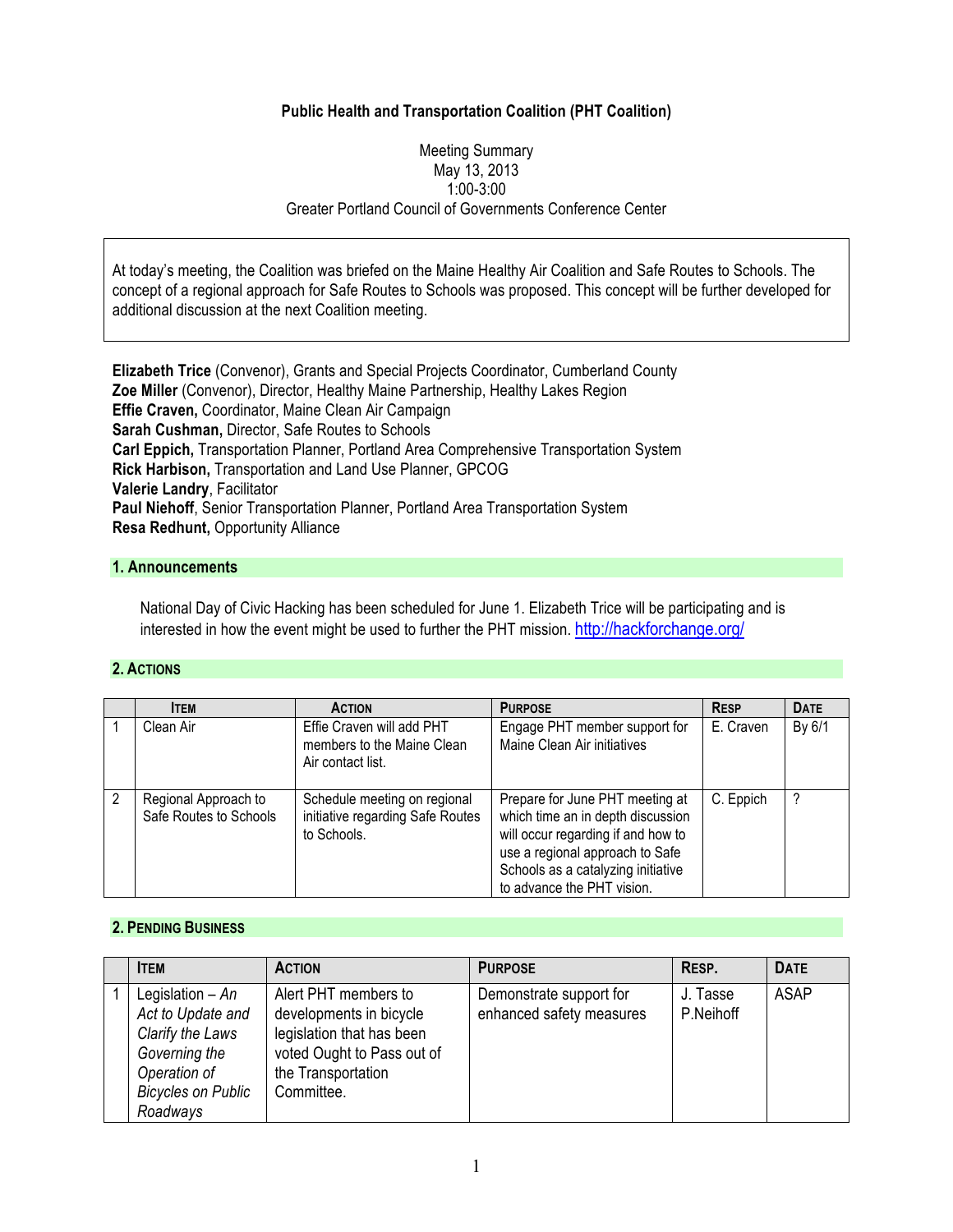| 2 | <b>Complete Streets</b><br><b>Study Group</b>                                                                                                                                                                                    | Engage PHT members in<br>discussion regarding the DOT<br>study group on Complete<br>Streets.                            | Determine how PHT<br>members can be involved in<br>the process.                                                               | J. Tasse<br>P. Neihoff | <b>ASAP</b>           |
|---|----------------------------------------------------------------------------------------------------------------------------------------------------------------------------------------------------------------------------------|-------------------------------------------------------------------------------------------------------------------------|-------------------------------------------------------------------------------------------------------------------------------|------------------------|-----------------------|
| 3 | Maine Rural Health<br>Research Center                                                                                                                                                                                            | Invite David Hartley, PhD,<br>Muskie School, to a PHT<br>meeting                                                        | To learn more about the work<br>of the Maine Rural Health<br>Research Center and the<br>intersection with the PHT<br>mission. | E.Trice<br>Z. Miller   | Pending<br>discussion |
| 4 | Spreading the<br>word: Spark: The<br><b>Revolutionary New</b><br>Science of<br>Exercise and the<br>Brain, John J.<br>Ratey<br>http://www.amazon<br>.com/Spark-<br>Revolutionary-<br>Science-Exercise-<br>Brain/dp/03161135<br>06 | PHT members with copies of<br>the Spark book are reminded<br>to read it and pass it on or<br>return to Elizabeth Trice. | "Spark" thinking and action<br>on physical activity and brain<br>health.                                                      | E. Trice               | June                  |

## **3. DISCUSSION**

## **3.1 Maine Healthy Air Coalition Introduction,** Effie Craven, MPH, Maine Healthy Air Coalition http://www.ctbh.org/documents/MEHealthyAirCoalitionFactSheet6-11.pdf

The Maine Healthy Air coalition is a group of 26 statewide and local health care and public health organizations concerned about air quality in Maine. It is affiliated with the American Lung Association. Maine Healthy Air has an office in Augusta with 12-15 staff including lobbyist Ed Miller. Maine has the largest heathy air coalition in the nation. Priorities include:

- Support Tier 3 gasoline standards, which if adopted would be the equivalent of taking 33 million cars off the road.
- Coordinate the "Trek Across Maine" *http://www.lung.org/associations/charters/northeast/events/cycle/trekacross-maine/*
- Support the Clean Air Act

# **3.2 Safe Routes to Schools, Sarah Cushman Coordinator**

The Maine Safe Routes to School—Walk and Bike to School Program is a statewide effort among Maine communities to increase bicycling and walking to school for improved public safety, public health, fiscal responsibility, and a cleaner environment. The Maine Safe Routes to School Program is part of the national, federally-funded Safe Routes to School Program. The program also is working to reduce air pollution and carbon emissions (that can be particularly concentrated around schools where vehicles pick up and drop off students).

### History

The concept of safe routes to schools was introduced in Maine by John Balicki prior to it being a federal priority. An increasing body of research indicates that physical activity results in improved classroom behavior and ability to learn.